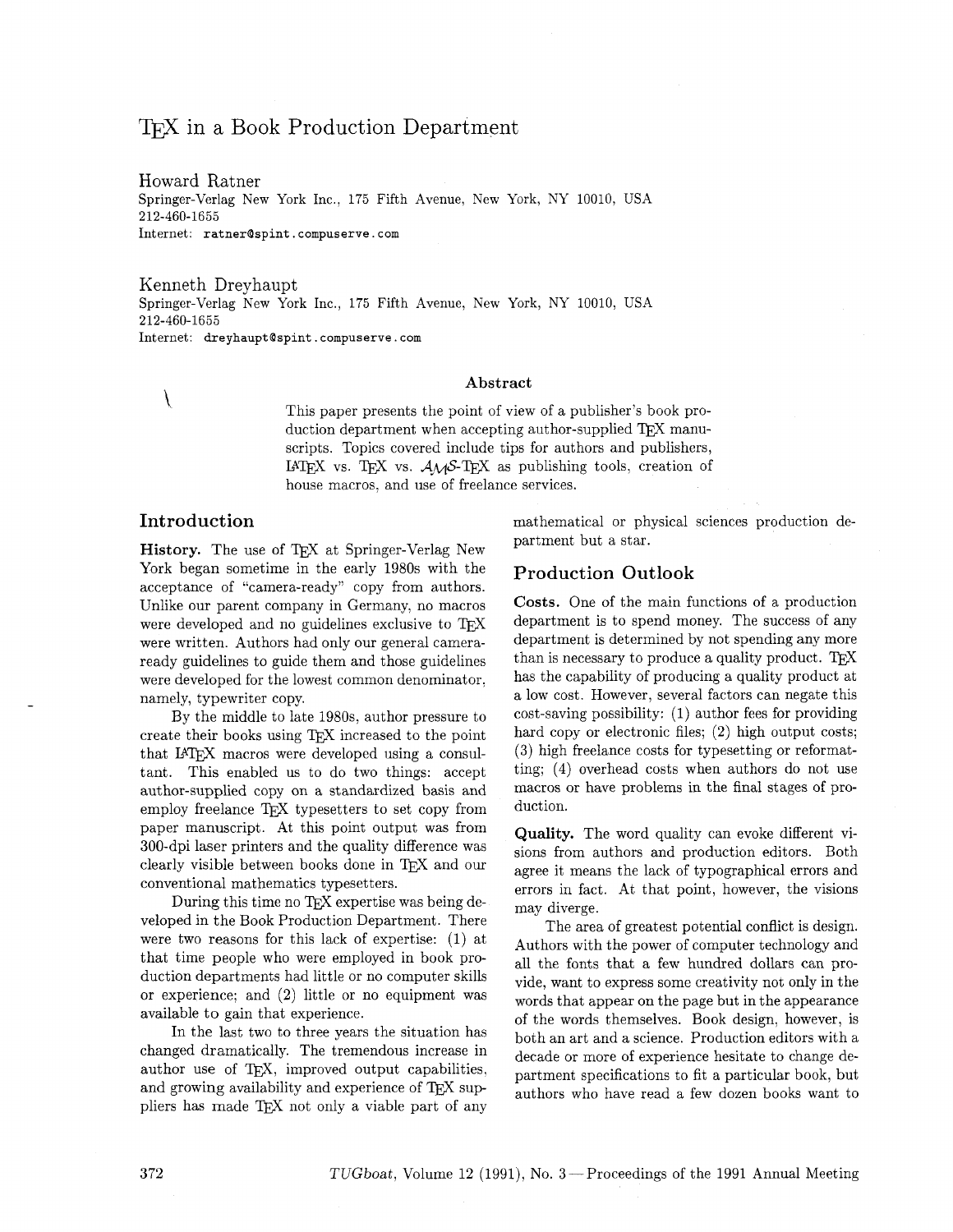repeat catchy elements that they have seen in several of them. Book design and typograghy should be left to professionals. That does not mean that some authors cannot produce quality design work, but the continued submissions of "ransom note" designs should lead departments to discourage this practice.

Error prevention is an important quality consideration. Is there anything more distracting than reading a book with the appearance of a high-quality product and finding typos and other annoying errors? One service that conventional math typesetters provide is professional proofreading. This can be lost when an author or a small freelance service is setting the book. We try to recover this lost service by copyediting in the page proof stage. The copy editor performs both copyediting and proofreading functions and also serves as a design reviewer. This step has saved authors from embarrassing errors in books they thought were final and clean.

#### Hardware

Ž

TFX coding is the same on all platforms, but user interfaces can vary widely. The variations of interfaces cause differences in flexibility, disk management, learning curves, and of course speed. A large part of deciding on which platform to run TEX can be derived by available equipment and budget. There are high-, middle-, and low-end TFX hardware setups.

Springer uses what could be considered a "middle-end" hardware setup. We currently run TFX in a combined DOS-Macintosh environment. Our setup grew out of a basic office computing scenario. Production editors used PCs for word processing, spreadsheets, and database work. Macintoshes were recently brought in to bolster our art program and increase our desktop publishing potential. When we decided to bring desktop publishing (including T<sub>F</sub>X) into the department, we chose to upgrade our current configuration rather than start from scratch. A few more computers were added. These were equipped with more memory, faster processors, and larger storage devices. Book-length TEX files are huge. We often find these files (particularly dvi files and output files) in competition with other applications for storing files in our hard drives. We even added a local area network, a pair of modems, and a scanner. In this way, TEX files can be edited and coded at one station and massaged at another. Proofs can be generated on any of our bitmap and Postscript laser printers.

More important, this configuration allows us considerable flexibility in accepting authorgenerated files. We can take files from DOS, Macintosh, and UNIX environments, either via disk for large files or telecommunications for short ones. Authors working in the UNIX environment are asked to download their large *QjX* files onto DOS- or Macintosh-formatted disks. Authors working on PCs or Macintoshes send in their files as is.

DOS. TFX runs well in both the PC and Mac environments. The DOS version utilizes separate programs that can be mixed and matched. A variety of text editors, TFX engines, dvi previewers, and printer drivers can be used. Each can be obtained at reasonable prices. This gives great flexibility for users. An added benefit is that a user's "tried and true" text editor can be used with maximum efficiency. A major drawback is the fact that each program must be run separately in order to create hard copy. Each program requires a given amount of startup time. Adding startup times for the four necessary programs (editor, T<sub>K</sub>X engine, previewer, and print driver) easily creates a significant amount of time merely waiting for the DOS version to load.

**Macintosh.** The Macintosh version offers a fully integrated interface. The text editor, engine, previewer, and driver are all built-in. Unlike the DOS version, only one program is needed to create final copy. Some consider the Macintosh version easier to learn. However, the higher prices of Macintosh hardware and software make use of these machines in large quantities more difficult in a book publishing atmosphere.

Our mixed environment allows us to leave all machines application non-specific. We have not dedicated any of our machines to only running  $T<sub>F</sub>X$ . All of our machines can be used for general word processing, spreadsheets, database work, and other desktop publishing applications, as well as for  $T_{E}X$ . The network allows us to keep work constantly moving. Text files, macros, and style files can easily be accessed throughout the network. Production editors working on a project are not anchored to only one machine, thereby increasing productivity. Some might say that TFX does not perform at its absolute best in this environment, but Springer is not in the business of becoming a composition house. AS a publisher, we set out to create a working environment in which we could accept *QjX* files, edit last minute changes, and obtain final copy. Raw manuscript and major editing projects are routed out of house.

UNIX. An alternate, higher-end setup would utilize UNIX. Workstations and software could be purchased at a premium price. This high price tag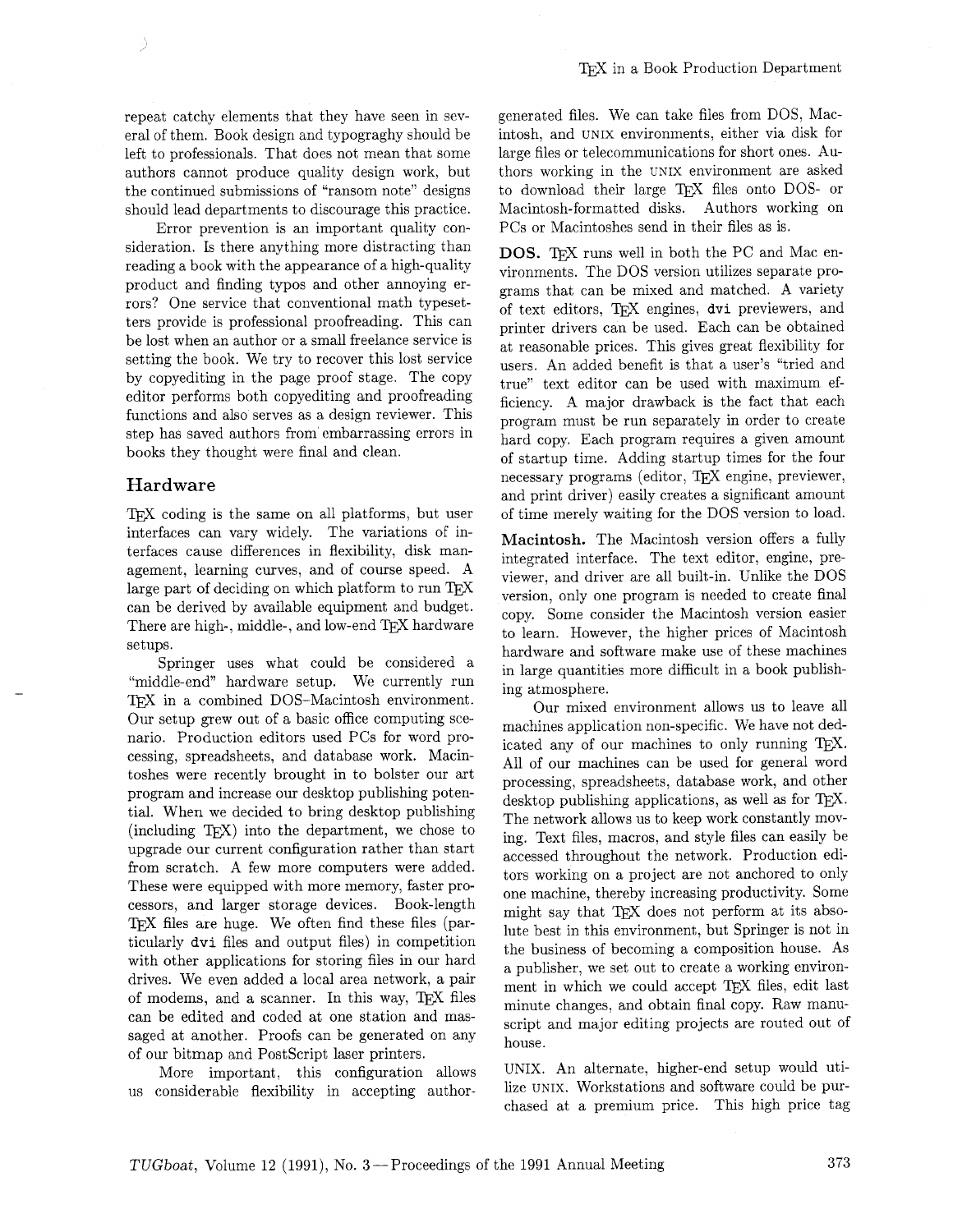would allow for increased speed, true multi-tasking, and T<sub>F</sub>X working faster. UNIX systems are mainly used by programmers and as yet have made little headway into the general business marketplace.

## $IATEX$  vs.  $TEX$  vs.  $A\mathcal{M}S$ - $TEX$

The three most common varieties of TFX are IATFX. plain T<sub>E</sub>X, and  $A_M S$ -T<sub>E</sub>X. Each has its strengths and weaknesses.

IATEX. From a publisher's point of view, IATEX is the version of choice. It is more structured than the others. It was created by Leslie Lamport for authors to create books and other documents. The macros are very comprehensive. Authors using IATFX almost always use the well-defined macros available in IATEX, rather than creating new ones. This reliance on the IATEX coding schemes makes it very easy for publishers to apply their own macros. The publisher simply alters the pre-existing set of IATFX macros. The author need not learn any new commands. As far as the author is concerned, he is using the standard IATFX codes.

As mentioned above, the IAT<sub>F</sub>X coding scheme creates a very structured design that relies more on proper layout technique than visual appeal. Good layout is often the primary ingredient for creating a good-looking book.

Plain TEX. On the other hand, plain TEX and  $\mathcal{A}_{\mathcal{M}}$ S-T<sub>E</sub>X are far more flexible. Using plain T<sub>E</sub>X, the author has near total control over the look of the book. TFX starts from scratch. There are few readily available layout macros built into the system. Authors must create their own macros or define the document line by line. Many authors prefer this flexibility as it keeps them from feeling trapped in a generic design. Such an attitude can cause problems for the publisher when trying to produce the book. Few authors are trained designers, and many times what looks nice on single sheets translates poorly to a bound book.

It is possible for publishers to supply useful macros for plain TFX. As there are no initial overall layout commands in plain TEX, these macros would introduce an entirely new set of commands for the author. Therefore, authors should use these commands as they are creating their chapters. This is different from IATEX where an author is familiar with the basic IATEX commands and therefore is readily familiar with the macro commands.

A detailed set of instructions must accompany the macros, as the authors must be taught the macro set and how to use it. Designing plain TFX macros brings up the problems of creating macros from scratch. This topic will be detailed in the section on house macros.

Another problem can also arise from authorcreated plain TEX macros - a seemingly innocuous author-created macro could unknowingly conflict with the publisher's macros, making a tremendous mess when run through TFX.

 $A_{\mathcal{M}}S$ -T<sub>E</sub>X.  $A_{\mathcal{M}}S$ -T<sub>E</sub>X's greatest asset is its easy accessability to the AMS fonts. This extra set of fonts allows mathematicians to utilize a number of special mathematical characters. These fonts can be accessed by  $IATFX$  and plain TFX, but not as easily.  $A_{\mathcal{M}}S$ -TEX has some built-in structure. The **AMSPPT.STY** is a layout format designed for typesetting a mathematical paper. Books have different demands. Publisher macros can be used to overlay the **AMSPPT** . **STY,** but the coding set available is not as comprehensive as the one available for IATFX.

Using the AMS fonts can be a problem if not handled carefully. Some high-resolution output services do not have these fonts. The fonts can be obtained, but often this leads to schedule delays and font "bugs," such as character crashes and font priority problems.

In the end, plain TEX and  $A\mathcal{M}S$ -TEX can be used to create a high-quality book, but they will require more effort on the part of the publisher and the author to do so. IATFX was designed to make books. and with a little tweaking provided by publisherdesigned macros, high-quality products are ensured.

## Developing House Macros

The development and use of house macros is the most critical area for success for a book production department using T<sub>F</sub>X. House macros are the meeting place for production departments and authors.

Macros should have three qualities: (1) they should be easy to use and concise; (2) they should be flexible enough to allow the author to express himself even when confined to a house style; and (3) they should be accessible. If these qualities are not there, authors will not be inclined to use the publisher's macros, and more work for the production department will result.

Ease of use depends on the accompanying documentation in the form of an instruction file as well as the generous use of comment lines within the macro itself. FlexibiIity is the result of the house macro operating on the format aspects of the copy only.

Macros should be available for both singleauthor and edited volumes.

The easiest way to get started with house macros is to hire a TEX specialist as a consultant.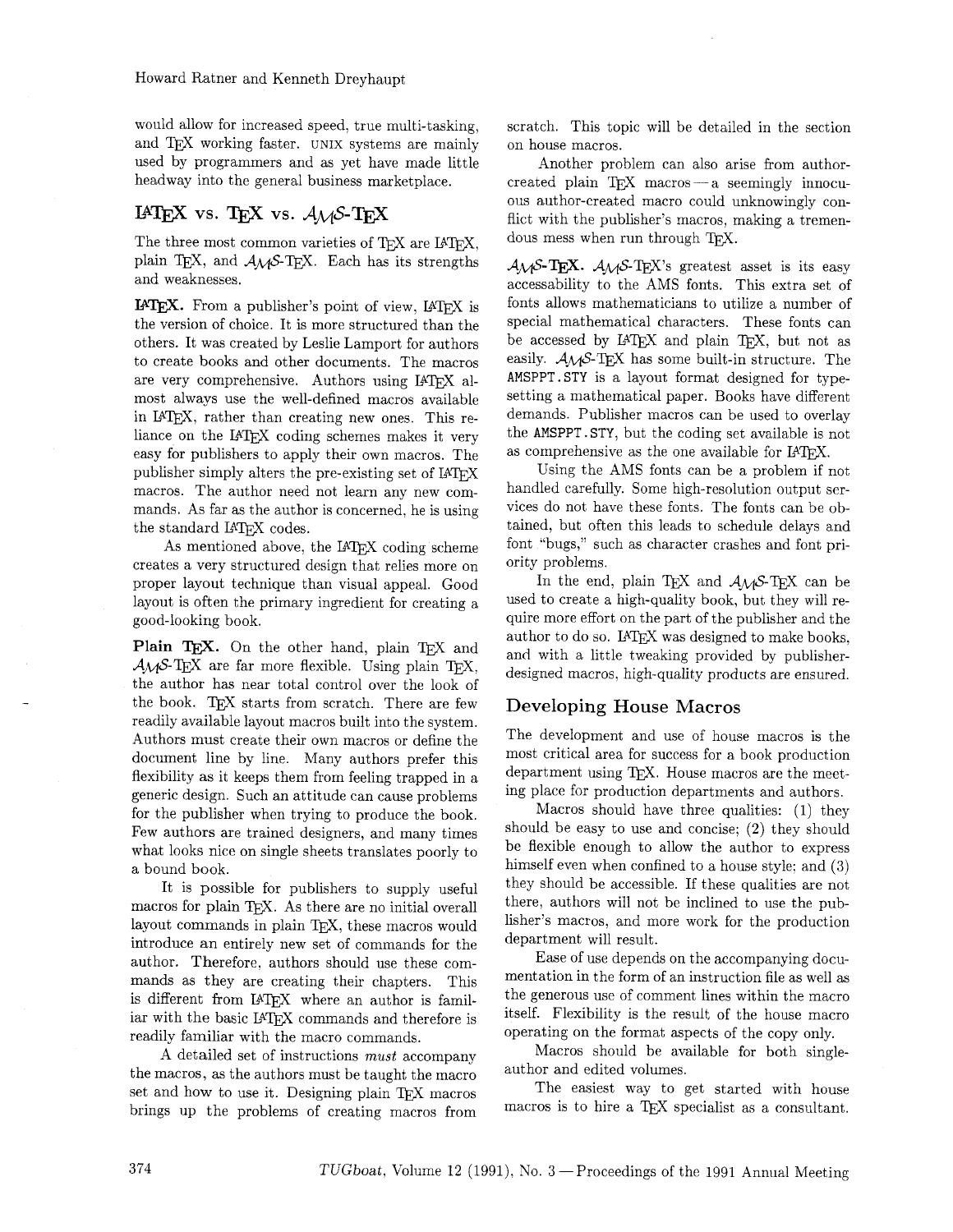There are several advantages to this: (1) the startup speed of your TFX program will be that much faster; (2) you do not use valuable in-house time on something your department is not suited for; (3) you get professional expertise and a set of macros tailored to your house style; and (4) you get follow-up down the road when the consultant works as a troubleshooter for you. The disadvantages are: (1) the cost of hiring the consultant; (2) new macros almost always have bugs that need to be worked out; (3) if you have little or no TFX knowledge and the consultant is not working closely with you, you will have a set of macros that you do not understand and that you cannot explain to your authors.

Another method for obtaining house macros is to adapt an already existing macro for your department's use. The advantages here are: (1) the cost is low because you are not paying a consultant and you are not spending a lot of in-house time; (2) the macro is generally bug-free; (3) this forces you to learn more about TFX and will enable you to adapt to unique situations when they arise.

At Springer-Verlag New York we undertook a combination of these two approaches. First, when we had no TFX expertise in-house, a consultant was hired to develop a IATEX macro for us. This enabled us to get the ball rolling on TEX and have a "welcome mat" available for our authors. We then worked to get our TFX expertise improved internally. It did not take more than a few months of accepting IATEX books for us to feel comfortable both with **I4TFX** and with the macros that were developed for US.

We also began picking up experience with plain **TEX.** We borrowed a suitable plain TEX macro package from our Heidelberg production department and adapted it for our own needs. We left 95% of the macro package untouched, therefore it was free of bugs.

After two years of this kind of experience, we are now at the level where we can begin thinking of developing our own macros. We also feel comfortable helping our authors with problems on their macros.

## **TFX** Suppliers

The use of service suppliers for T<sub>E</sub>X is a key to the success of T<sub>E</sub>X in the production environment. There are three types of services that can be provided out-of-house: keyboarding, reformatting, and full service.

Keyboarding. The availability of TFX keyboarding services has grown in the last few years. Because a lot of overhead is not needed (all that would be required would be a microcomputer, software, and printer), services that provide only keyboarding can be quite economical for math typesetting. Springer was already using keyboarding services to provide camera-ready copy. We are now moving away from that for two reasons:  $(1)$  the keyboarding service was not providing true full service; and  $(2)$  most authors for math books are already providing TEX files for our books. Our keyboarding services are now moving to the function of inserting author and copyeditor corrections to an already existing file.

Reformatting. Another service necessary for outof-house work is reformatting of existing  $Tr X$  files to house specifications. Some of this work might include dimension and font changes, figure placement or spacing, running head preparation, and insertion of house macros.

Whether Production can use these services is decided by cost. A comparison must be made between the costs of this being done out-of-house, versus in-house (overhead), or just using the  $T_F X$  output as a well-prepared manuscript and typesetting through non-TFX sources.

Full Service. By full service we mean accepting a paper manuscript or a TFX file on diskette and providing keyboarding, proofreading, formatting, macro writing, illustration work, and output. This is essentially providing the same services as any conventional typesetter, just using TEX to get it done. For the Production Department there is no distinction between these services and conventional typesetters. They should have to compete on a cost, quality, and schedule basis.

## Fonts, Figures, and Final Output

There are currently two tracks used for outputting TFX documents: bitmap and PostScript.

Bitmap. Following the bitmap track, one primarily uses TFX's standard Computer Modern typefaces and has them output at high resolution. Non- $T_{F}X$ coded figures are stripped in by hand onto the final pages. This is done by the conventional method of cut-and-paste using wax, a blade, and a light table. The bitmap track provides a high-quality final product at low cost and easy maintenance, but is very limited in flexibility. Last-minute changes are difficult to make as they often mean having to restrip art.

PostScript. The PostScript track offers a much more flexible environment. A user can choose from